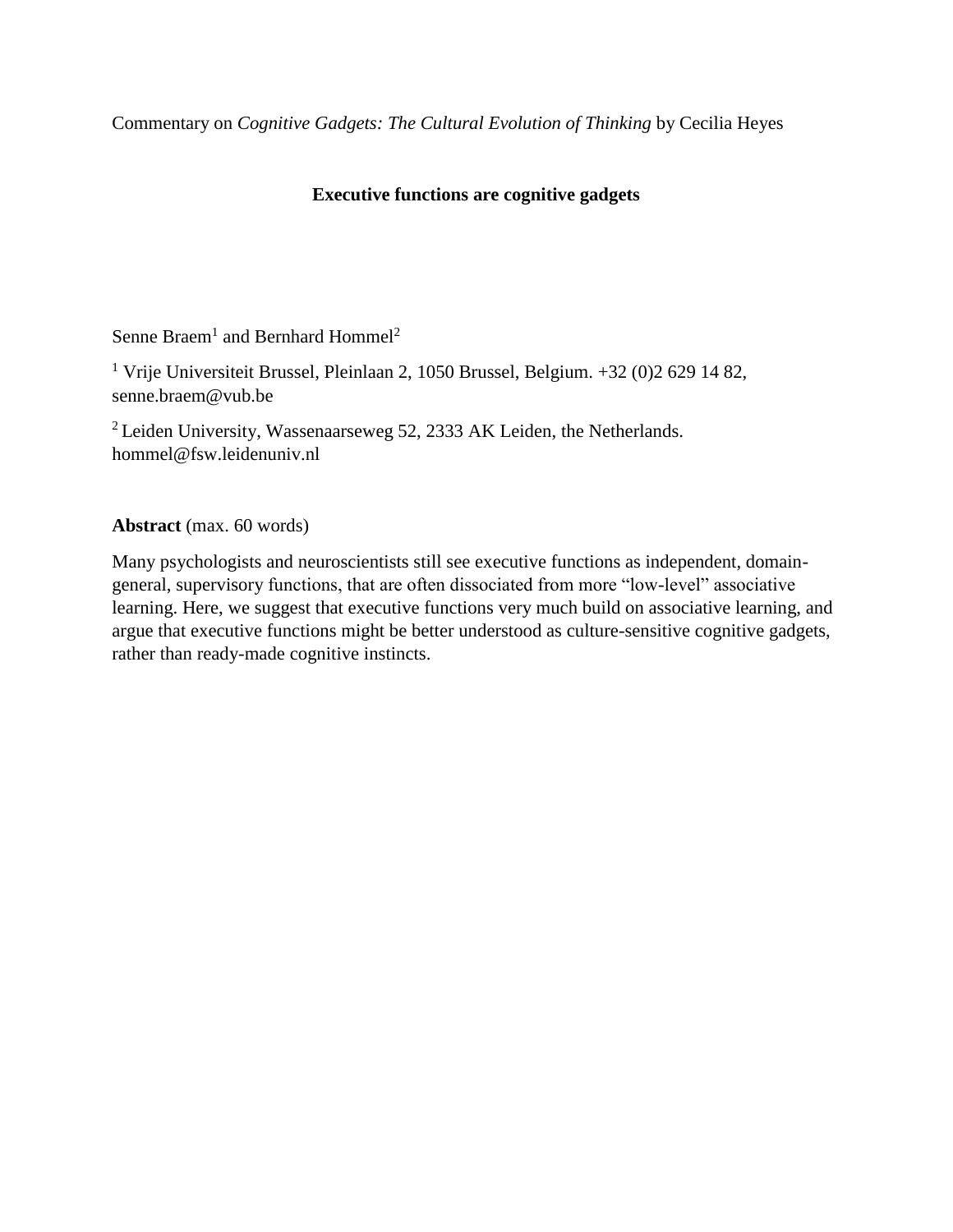## **Main text** (max. 2000 words)

In her cognitive-gadgets theory, Heyes (2019) argues that many of the cognitive mechanisms that make humans special are not produced by genetic evolution, as commonly believed, but by cultural learning. We are largely sympathetic towards this theoretical move, not the least because the mechanics of cultural learning are much better understood than the genetics of human cognition. This renders theorizing in terms of cognitive gadgets more transparent and empirically accessible than the common attributions to a mechanistically not-yet-understood, underspecified genetic basis. However, we feel that Heyes underestimates the explanatory power of her own theory when it comes to executive functions – which she considers to be part of a genetically-given cognitive starter-kit. As we will argue, there is converging evidence that executive functions are no genetic given but can be considered cognitive gadgets acquired through social and cultural learning.

Executive functions are considered higher-order functions that support goal-directed, flexible behavior, like quickly alternating between offence and defense in sports or stopping to smoke. Executive functions are often distinguished from other, seemingly lower-level processes like perception, attention, response selection, or learning (Evans & Stanovich, 2013; Kahneman, 2003). In particular, executive functions and learning have been portrayed as opposite forces (will vs. habit) since the beginnings of experimental investigations on action control (Ach, 1910) until today (e.g., in the disguise of model-based/model-free control: Dolan & Dayan, 2013). Heyes (2019) uses this same dichotomy to characterize executive functions and associative learning, respectively, as two "cognitive instincts" of genetic origin. However, there are reasons to consider this an unnecessary choice that only complicates her otherwise straightforward gadget approach.

First, the distinction between smart executive functions and dumb associative mechanisms implies a higher (to-be-paid-back) "loan of intelligence" (Dennett, 1978) than necessary. While the mechanics of associative mechanisms are reasonably well understood, assuming some opposing force, that apparently operates in an independent, unspecified way runs straight into the homunculus problem, leaving it open how executive functions work and what is regulating them.

Second, executive functions have been shown to be as malleable as imitation, for which Heyes takes malleability as a strong indicator of its cultural origin. In particular, Heyes (2019) argues that imitation is a cognitive gadget because it can be enhanced or even reversed in functionality by means of novel sensorimotor experience or training. Interestingly, the same holds for executive functions. For example, people tend to repeat rather than switch between tasks, possibly because the latter is cognitively more demanding (Arrington & Logan, 2004). However, this tendency can be considerably diminished or even abolished by reinforcing or simply increasing the frequency of task alternations (Braem, 2017; Fröber & Dreisbach, 2017).

Third, executive functions share another characteristic with imitation: contextual dependency, which Heyes takes as a strong argument to consider it a cognitive gadget. Just like imitation, which has been shown to be very effector- and task-specific, executive functions have also been demonstrated to be specific to effector and context (e.g., Crump et al., 2006). For example, Braem and colleagues (2011) demonstrated how the ability to adjust task focus following cognitive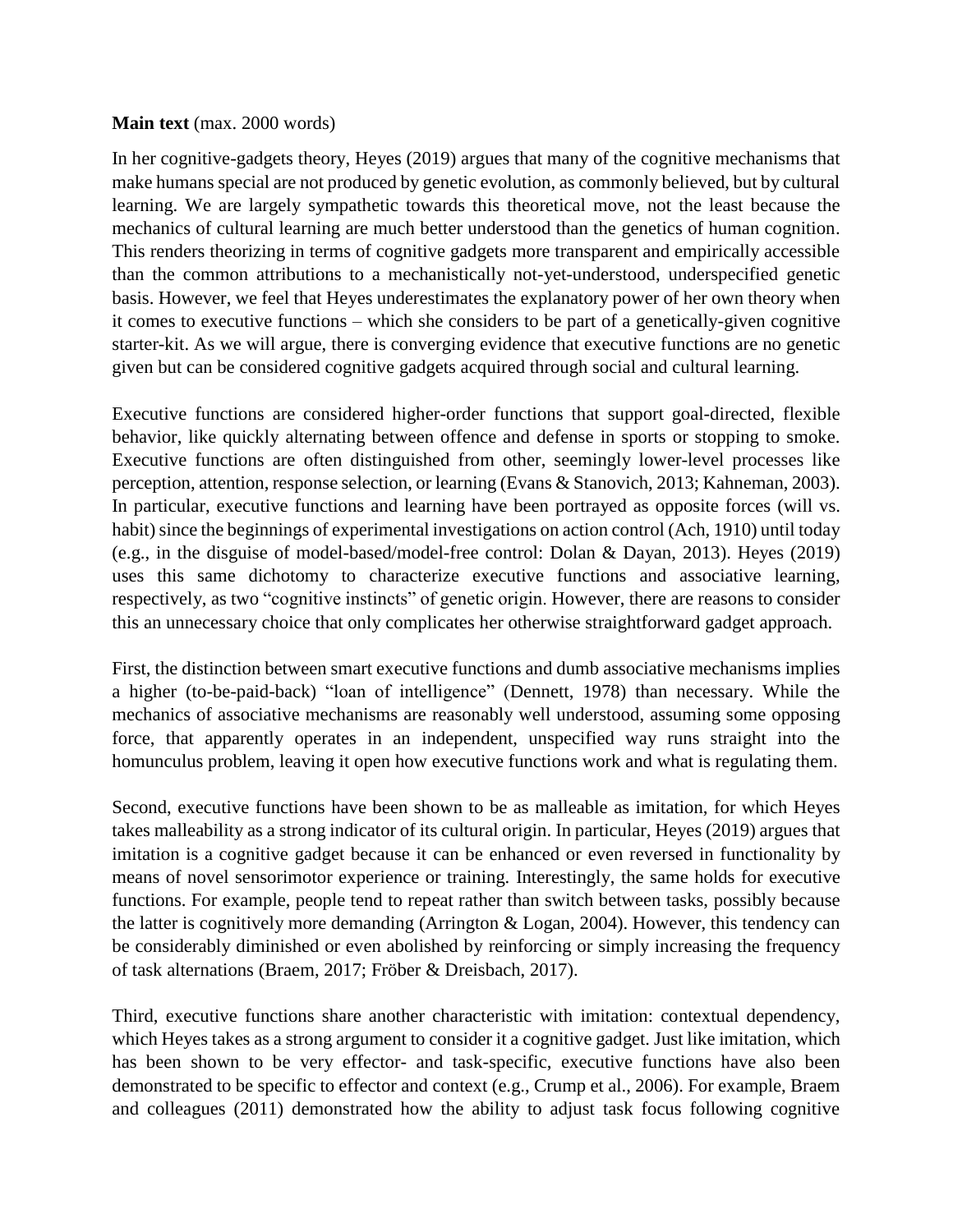conflict is constrained by the effectors used to perform the previous task (e.g., hand versus feet; see also, Janczyk & Leuthold, 2018). Executive functions are also tightly connected to, and associated with the stimuli they were operating on (Waszak, Hommel  $\&$  Allport, 2003), and even with irrelevant stimuli that merely covaried with the particular executive function (Spapé & Hommel, 2008). In a similar vein, practicing to inhibit a response to a certain stimulus slows down responding to that same stimulus in a subsequent unrelated task (Verbruggen & Logan, 2008). Additional evidence for this highly contextualized nature of executive functions also comes from "brain training" studies, which indicate that executive functions can be trained but rarely show transfer (Melby-Lervåg, Redick, & Hulme, 2016; Simons et al., 2016).

Fourth, latent factor analyses seem to fail in identifying consistent replicable factors indicating independent executive functions (Karr et al., 2018). This makes executive functions "hard to grasp", which already lead some to consider the nature of executive functions elusive (Jurado & Rosselli, 2007). In fact, the distinction between inhibitory control, working memory and cognitive flexibility that Heyes relies on has also been partly challenged by the very authors that originally introduced this distinction (Friedman & Miyake, 2017). Therefore, there is increasing evidence that executive functions are highly contextualized and "sticky" (Mayr & Bryck, 2005), which we take as a strong hint that they might be grounded in associative learning (Abrahamse et al., 2016; Braem & Egner, 2018; Egner, 2014). This makes executive functions ideally suited to develop through social communication and transfer to meet contextual and cultural demands (Hommel & Colzato, 2017).

Fifth, the idea that executive functions might be grounded in culturally transmitted associative processes is consistent with developmental studies showing that executive functions mature no earlier than around adolescence (e.g., Blakemore & Choudhury, 2006), and that parenting plays a considerable role in their development (Hughes & Ensor, 2009). Furthermore, executive-control styles have trait-like, sticky characteristics that reflect people's (sub-)cultural background, such as religion or sexual orientation (Hommel & Colzato, 2017). For example, the impact of response conflict on action control is considerably smaller in Calvinists, and larger in Catholics, than in matched control groups (Hommel et al., 2011), and a similar pattern can be found for the control of temporal attention (Colzato et al., 2010). Along the same lines, measures of cognitive flexibility systematically covary with religious disbelief (Zmigrod et al., 2019). Cultural differences can also be found on a larger scale, with young East Asian children often outperforming Western children on a range of executive function indices (Lan, Legare, Ponitz, Li, & Morrison, 2011; Oh & Lewis, 2008; Sabbagh, Xu, Carlson, Moses, & Lee, 2006).

Taken together, executive functions are not well-defined, which holds for both empirical bottomup and theoretical top-down approaches, and there is increasing evidence that they show characteristics that are typical for culture-related associative processes: malleability, contextdependency, lack of transfer, and cultural dependency. Heyes' key argument for classifying executive functions as cognitive instincts rather than cognitive gadgets seems to be heritability: if executive functions were a product of culture rather than genes, why have they been shown to be heritable, observable in other animals too, and to be enhanced in humans? Interestingly, a closer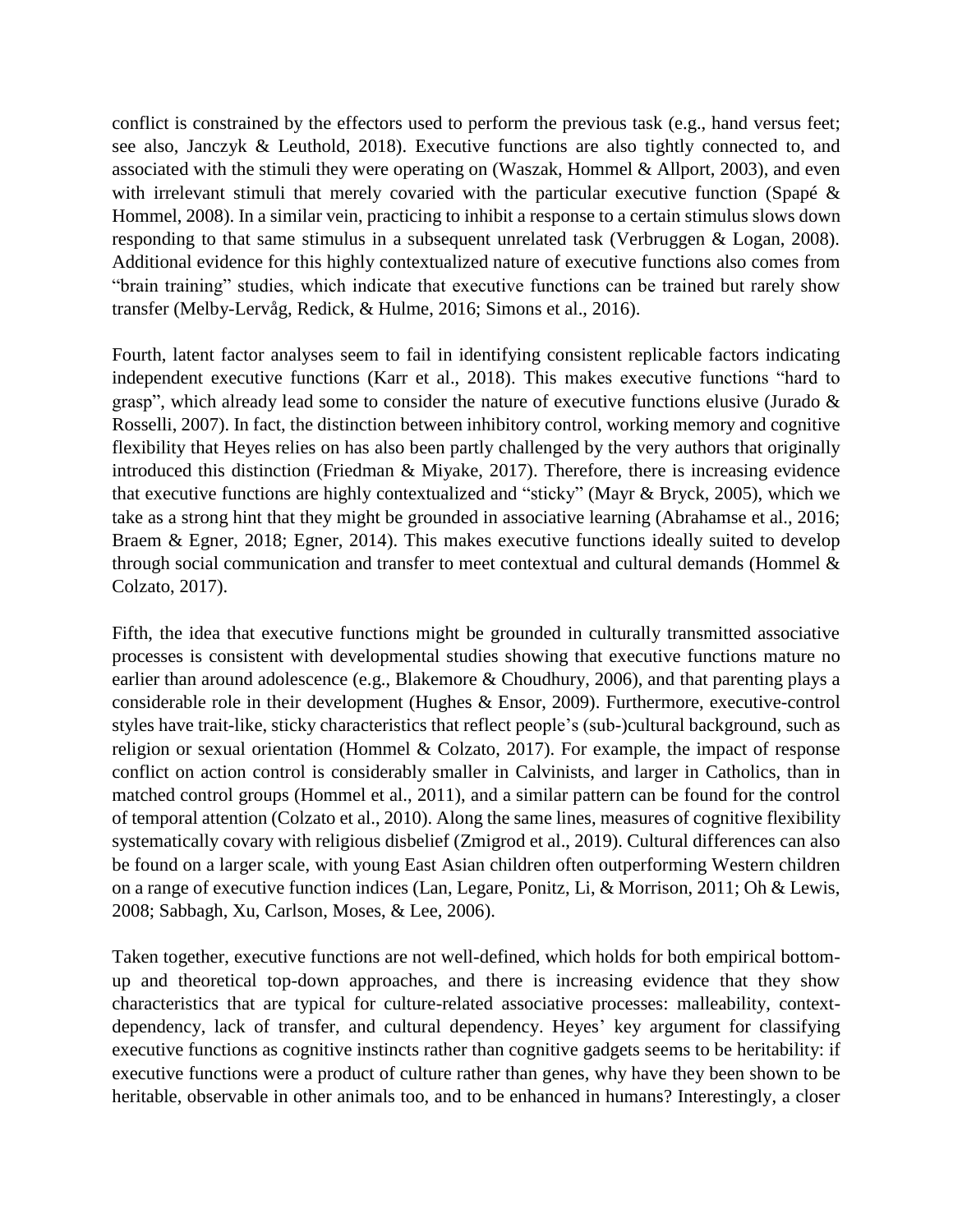look reveals that these signs of heritability are not inconsistent with a cultural basis of executive functions either.

First, executive functions indeed seem to be heritable, at least to some degree (Friedman et al., 2016). Notably, however, more targeted studies on this genetic contribution suggest they rely on a complex interplay of different neurotransmitter functions (Logue & Gould, 2014), with a particularly important role of dopamine (Cools & D'Esposito, 2010). Given that the efficiency of the frontal and striatal dopaminergic pathways is heritable to some degree (Colzato et al., 2011), there are at least two ways how executive functions might be heritable even if they rely on associative processes. For one, various forms of associative learning rely on monoaminergic processes (Schultz, 2013; Tully & Bolshakov, 2010), so what looks like the heritability of executive functions might actually reflect the heritability of the domain-general associative learning mechanisms they rely on. For another, the online operations of executive functions have been shown to rely on dopaminergic efficiency (Cools & D'Esposito, 2010), suggesting that frontal and striatal control pathways rely on the dopaminergic fuel provided by the ventral tegmental area and the substantia nigra. If so, what might be heritable might not be the engine being driven (i.e., executive functions proper) but the (amount, availability and/or quality of the) fuel driving it. In any case, it is important to consider that signs of heritability do not determine whether it is the function of interest that is heritable, or just the infrastructural factors it needs to operate on. As an example, while the ability to acquire language is heritable (Byrne et al., 2007; Kovas, Haworth, Dale, & Plomin, 2007), this is not in and of itself a reason to conclude that language itself must be genetically coded (Deacon, 1997; Heyes, 2019).

Second, Heyes (2019) further pointed towards observations that executive functions can also be observed in non-human animals, which would suggest they have a longer genetic history. Still, the fact that executive functions can be observed in animals does not invalidate executive functions as cognitive gadgets (as also argued for imitation processes, Heyes, 2019). Instead, it merely suggests that in animals too, (rudimentary forms of) these processes can develop. Interestingly, in reviewing recent evidence comparing human and non-human primates, researchers have concluded that similarities in executive functions often reflect similarities in domain-general reinforcement learning mechanisms (e.g., as during reward learning), and that certain basic control processes may actually rely on different brain regions across species (Eisenreich, Akaishi, & Hayden, 2017; Heilbronner & Hayden, 2016; Mansouri, Egner, & Buckley, 2017). Therefore, similar to how language might have latched itself onto the brain as a parasite to its host (cf., Deacon, 1997), certain culture-specific executive functions could have developed onto partially different brain networks in different species.

Third, executive functions do not only seem to be heritable and observable in other animals, there are reasons to believe they have evolved into more superior or enhanced functions in humans. However, this enhancement could be culture-driven, or rely on other genetic benefits (e.g., enhanced associative learning or the ability to develop symbolic representations). This aside, the superior nature of these functions has also been questioned altogether. For example, Heyes (2019) cites evidence that self-control – the ability to inhibit one's impulses – might be enhanced in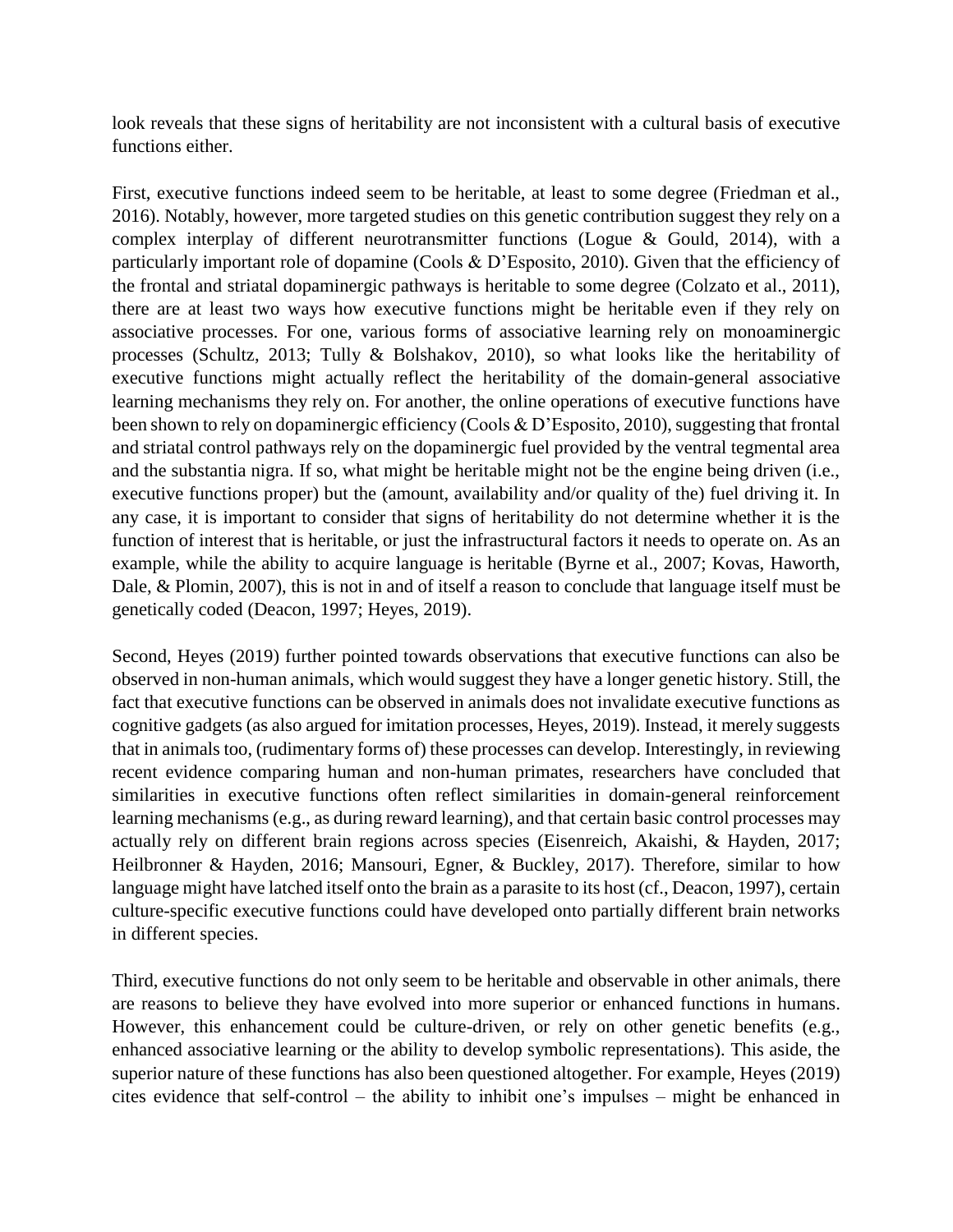humans. However, others have argued that this ability is still rather poor in humans, and its seemingly enhanced nature could be partially due to procedural differences in measuring selfcontrol across species (Hayden, 2019). As for working memory capacity, some have argued this ability to be comparable (Carruthers, 2013), or even inferior to some of our closest ancestors (Inoue & Matsuzawa, 2007). In fact, Lotem and colleagues (2017) suggest that while having a larger working-memory buffer in humans could be possible, having a smaller working memory capacity might be more adaptive. Last, it is true that humans show a remarkably higher proficiency in switching between different tasks, and thus enhanced cognitive flexibility. However, this difference has been attributed to differences in language proficiency, rather than switching abilities per se (e.g., Hermer-Vazquez, Moffet, & Munkholm, 2001). In fact, a set of recent studies using a nonverbal computer task showed that baboons and children, as well as seminomadic adults from north Namibia, were better at switching away from a certain strategy to select more optimal strategies, than adults from North America (Pope et al., 2015, 2019).

Heyes (2019) emphasizes that no mental process is likely to be the product of nature, nurture, or culture alone, and she admits that "learning and cultural inheritance play major roles in the development of human executive function". We suggest taking these roles somewhat more serious and consider executive functions not cognitive instincts but cognitive gadgets. Ultimately, this question will depend on one's exact definition of executive functions, one's level of analysis, and the specific executive function of interest, but we suggest that executive functions can be considered an emergent property arising from a complex interplay of different basic reinforcement learning processes, working at the level of more distributed or abstract representations (e.g., Abrahamse et al., 2016; Eisenreich et al., 2017). Such a perspective could further promote the study of how executive functions emerge through development, how they can be acquired and become conditioned and bound to context, and how this can lead to substantial inter-individual and cultural differences in the development of these particularly interesting "cognitive gadgets".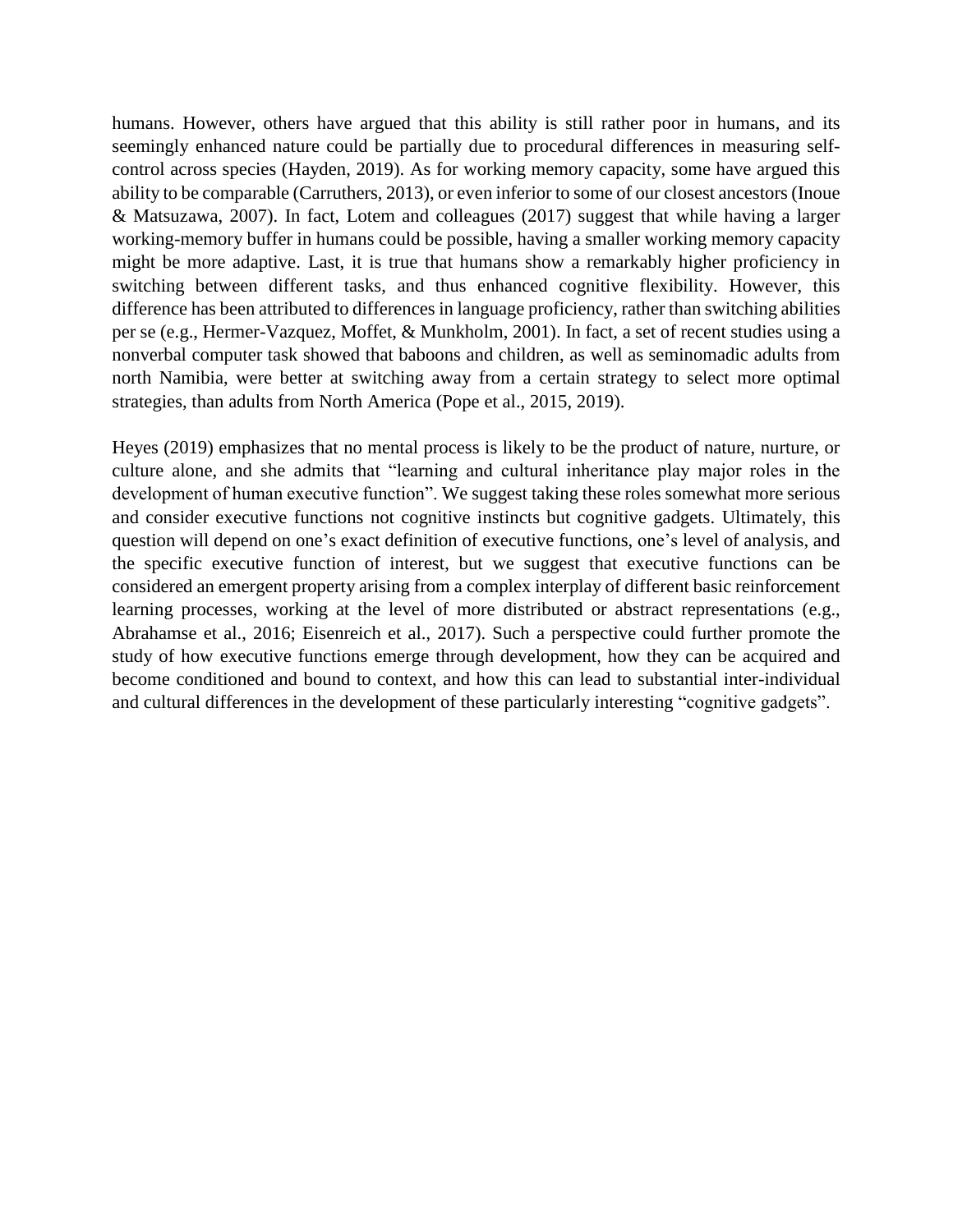## **References**

- Abrahamse, E., Braem, S., Notebaert, W., & Verguts, T. (2016). Grounding cognitive control in associative learning. *Psychological Bulletin, 142,* 693-728.
- Ach, N. (1910). *Über den Willensakt und das Temperament*. Leipzig: Quelle & Meyer.
- Arrington, C. M., & Logan, G. D. (2004). The cost of a voluntary task switch. *Psychological science, 15(9),* 610-615.
- Blakemore, S. J., & Choudhury, S. (2006). Development of the adolescent brain: implications for executive function and social cognition. *Journal of child psychology and psychiatry, 47(3*‐*4),* 296-312.
- Braem, S. (2017). Conditioning task switching behavior. *Cognition, 166*, 272-276.
- Braem, S., & Egner, E. (2018). Getting a grip on cognitive flexibility. *Current Directions in Psychological Science, 27*, 470-476.
- Braem, S., Verguts, T. & Notebaert, W. (2011). Conflict adaptation by means of associative learning. *Journal of Experimental Psychology: Human Perception and Performance, 37*, 1662-1666.
- Byrne, B., Samuelsson, S., Wadsworth, S., Hulslander, J., Corley, R., DeFries, J. C., ... & Olson, R. K. (2007). Longitudinal twin study of early literacy development: Preschool through Grade 1. *Reading and Writing, 20(1-2),* 77-102.
- Carruthers, P. (2013). Evolution of working memory. *Proceedings of the National Academy of Sciences, 110*, 10371-10378.
- Colzato, L.S., Hommel, B., & Shapiro, K. (2010). Religion and the Attentional Blink: Depth of faith predicts depth of the blink. *Frontiers in Psychology, 1:147*.
- Colzato, L.S., Slagter, H., de Rover, M., & Hommel, B. (2011). Dopamine and the management of attentional resources: Genetic markers of striatal D2 dopamine predict individual differences in the Attentional Blink. *Journal of Cognitive Neuroscience, 23*, 3576-3585.
- Cools, R., & D'Esposito (2010). Dopaminergic modulation of flexible cognitive control in humans. In: A. Björklund, S. Dunnett, L. Iversen, & S. Iversen (eds.), *Dopamine handbook* (pp. 249-260). Oxford: Oxford University Press.
- Deacon, T. W. (1997). *The symbolic species*. Norton.
- Dennett, D. (1978). *Brainstorms: Philosophical essays on mind and psychology*. MIT Press.
- Dolan, R.J., & Dayan, P. (2013). Goals and habits in the brain. *Neuron, 80*, 312-325.
- Egner, T. (2014). Creatures of habit (and control): a multi-level learning perspective on the modulation of congruency effects. *Frontiers in Psychology, 5*, 1247.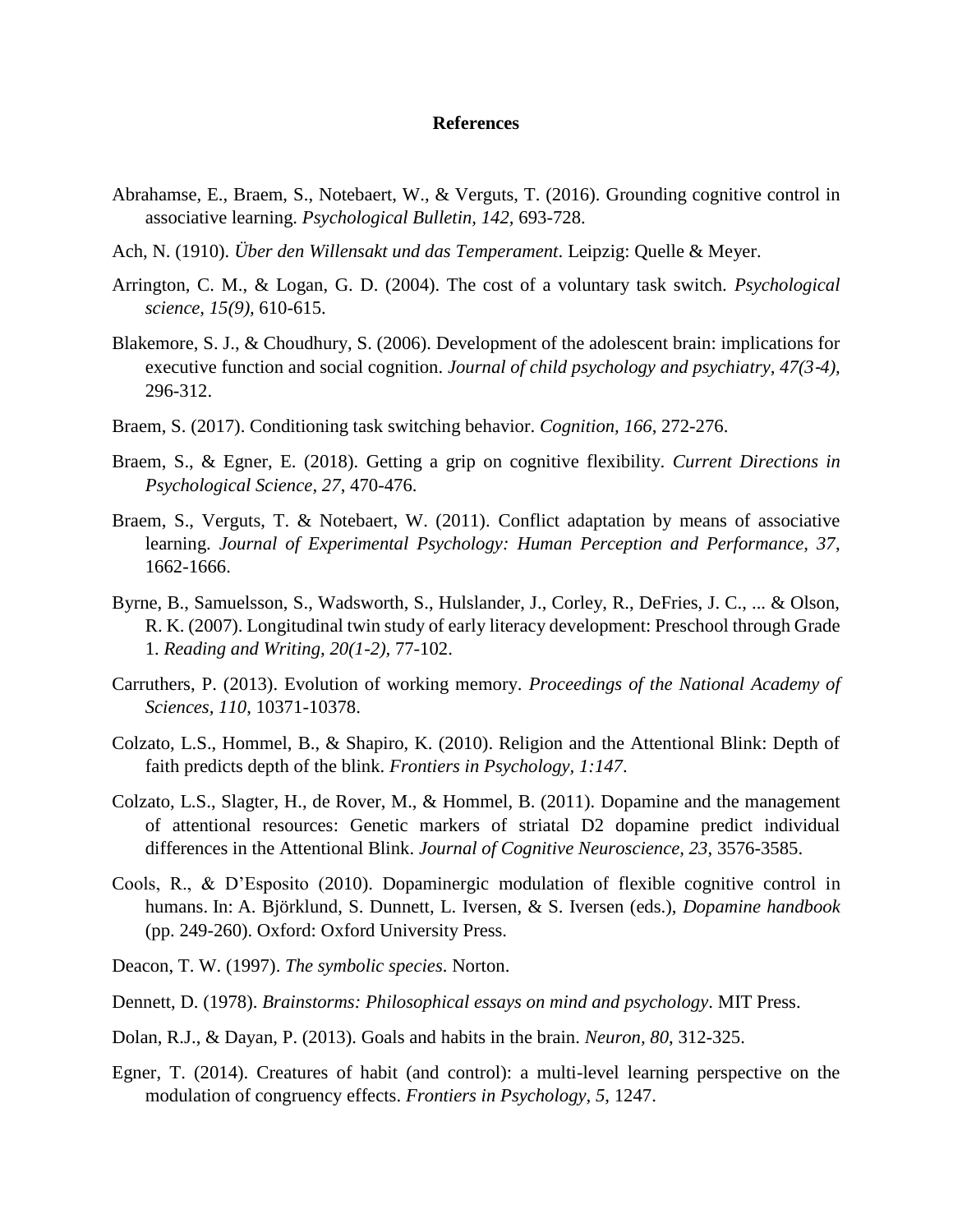- Eisenreich, B. R., Akaishi, R., & Hayden, B. Y. (2017). Control without controllers: toward a distributed neuroscience of executive control. *Journal of cognitive neuroscience, 29(10),* 1684-1698.
- Evans, J. S. B., & Stanovich, K. E. (2013). Dual-process theories of higher cognition: Advancing the debate. *Perspectives on psychological science, 8(3),* 223-241.
- Friedman, N.P., & Miyake, A. (2017). Unity and diversity of executive functions: Individual differences as a window on cognitive structure. *Cortex, 86*, 186-204.
- Friedman, N. P., Miyake, A., Altamirano, L. J., Corley, R. P., Young, S. E., Rhea, S. A., & Hewitt, J. K. (2016). Stability and change in executive function abilities from late adolescence to early adulthood: A longitudinal twin study. *Developmental psychology, 52(2)*, 326.
- Fröber, K., & Dreisbach, G. (2017). Keep flexible–keep switching! The influence of forced task switching on voluntary task switching. *Cognition, 162*, 48-53.
- Hayden, B. Y. (2018). Why has evolution not selected for perfect self-control?. *Philosophical Transactions of the Royal Society B, 374(1766),* 20180139.
- Heilbronner, S. R., & Hayden, B. Y. (2016). Dorsal anterior cingulate cortex: a bottom-up view. *Annual review of neuroscience, 39,* 149-170.
- Hermer-Vazquez, L., Moffet, A., & Munkholm, P. (2001). Language, space, and the development of cognitive flexibility in humans: The case of two spatial memory tasks. *Cognition, 79(3),* 263-299.
- Hommel, B., & Colzato, L.S. (2017). The social transmission of metacontrol policies: Mechanisms underlying the interpersonal transfer of persistence and flexibility. *Neuroscience and Biobehavioral Reviews, 81*, 43-58.
- Hommel, B., Colzato, L.S., Scorolli, C., Borghi, A.M., & van den Wildenberg, W.P.M. (2011). Religion and action control: Faith-specific modulation of the Simon effect but not stop-signal performance. *Cognition, 120*, 177-185.
- Hughes, C. H., & Ensor, R. A. (2009). How do families help or hinder the emergence of early executive function?. *New directions for child and adolescent development, 2009(123),* 35-50.
- Inoue, S., & Matsuzawa, T. (2007). Working memory of numerals in chimpanzees. *Current Biology, 17(23),* R1004-R1005.
- Janczyk, M., & Leuthold, H. (2018). Effector system-specific sequential modulations of congruency effects. *Psychonomic bulletin & review, 25(3),* 1066-1072.
- Jurado, M. B., & Rosselli, M. (2007). The elusive nature of executive functions: a review of our current understanding. *Neuropsychology review, 17(3),* 213-233.
- Kahneman, D. (2003). A perspective on judgment and choice: Mapping bounded rationality. *American Psychologist, 58,* 697-720.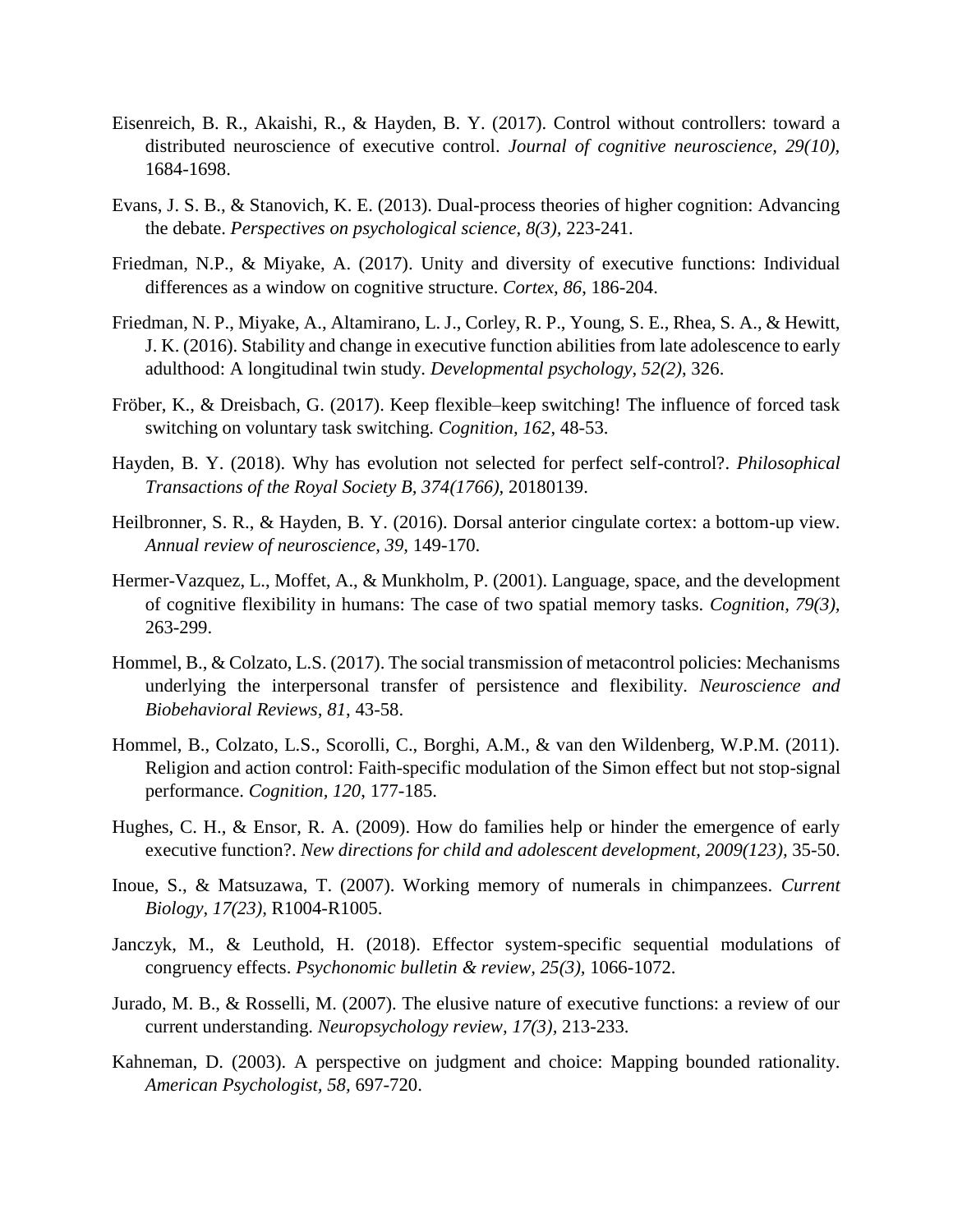- Karr, J. E., Areshenkoff, C. N., Rast, P., Hofer, S. M., Iverson, G. L., & Garcia-Barrera, M. A. (2018). The unity and diversity of executive functions: A systematic review and re-analysis of latent variable studies. *Psychological bulletin, 144(11),* 1147.
- Kovas, Y., Haworth, C. M., Dale, P. S., & Plomin, R. (2007). The genetic and environmental origins of learning abilities and disabilities in the early school years. *Monographs of the Society for research in Child Development, 72(3)*, vii-1.
- Lan, X., Legare, C. H., Ponitz, C. C., Li, S., & Morrison, F. J. (2011). Investigating the links between the subcomponents of executive function and academic achievement: A crosscultural analysis of Chinese and American preschoolers. *Journal of experimental child psychology, 108(3),* 677-692.
- Logue, S. F., & Gould, T. J. (2014). The neural and genetic basis of executive function: attention, cognitive flexibility, and response inhibition. *Pharmacology Biochemistry and Behavior, 123*, 45-54.
- Lotem, A., Halpern, J. Y., Edelman, S., & Kolodny, O. (2017). The evolution of cognitive mechanisms in response to cultural innovations. *Proceedings of the National Academy of Sciences, 114(30)*, 7915-7922.
- Mansouri, F. A., Egner, T., & Buckley, M. J. (2017). Monitoring demands for executive control: shared functions between human and nonhuman primates. *Trends in neurosciences, 40(1),* 15- 27.
- Mayr, U., & Bryck, R. L. (2005). Sticky rules: integration between abstract rules and specific actions. *Journal of Experimental Psychology: Learning, Memory, and Cognition, 31(2),* 337.
- Melby-Lervåg, M., Redick, T. S., & Hulme, C. (2016). Working memory training does not improve performance on measures of intelligence or other measures of "far transfer" evidence from a meta-analytic review. *Perspectives on Psychological Science, 11(4),* 512-534.
- Oh, S., & Lewis, C. (2008). Korean preschoolers' advanced inhibitory control and its relation to other executive skills and mental state understanding. *Child Development, 79(1),* 80-99.
- Pope, S. M., Fagot, J., Meguerditchian, A., Washburn, D. A., & Hopkins, W. D. (2019). Enhanced Cognitive Flexibility in the Seminomadic Himba. *Journal of Cross-Cultural Psychology, 50*, 47-62.
- Pope, S. M., Meguerditchian, A., Hopkins, W. D., & Fagot, J. (2015). Baboons (Papio papio), but not humans, break cognitive set in a visuomotor task. *Animal cognition, 18(6),* 1339-1346.
- Sabbagh, M. A., Xu, F., Carlson, S. M., Moses, L. J., & Lee, K. (2006). The development of executive functioning and theory of mind: A comparison of Chinese and US preschoolers. *Psychological science, 17(1),* 74-81.
- Schultz, W. (2013). Updating dopamine reward signals. *Current opinion in neurobiology, 23(2),* 229-238.